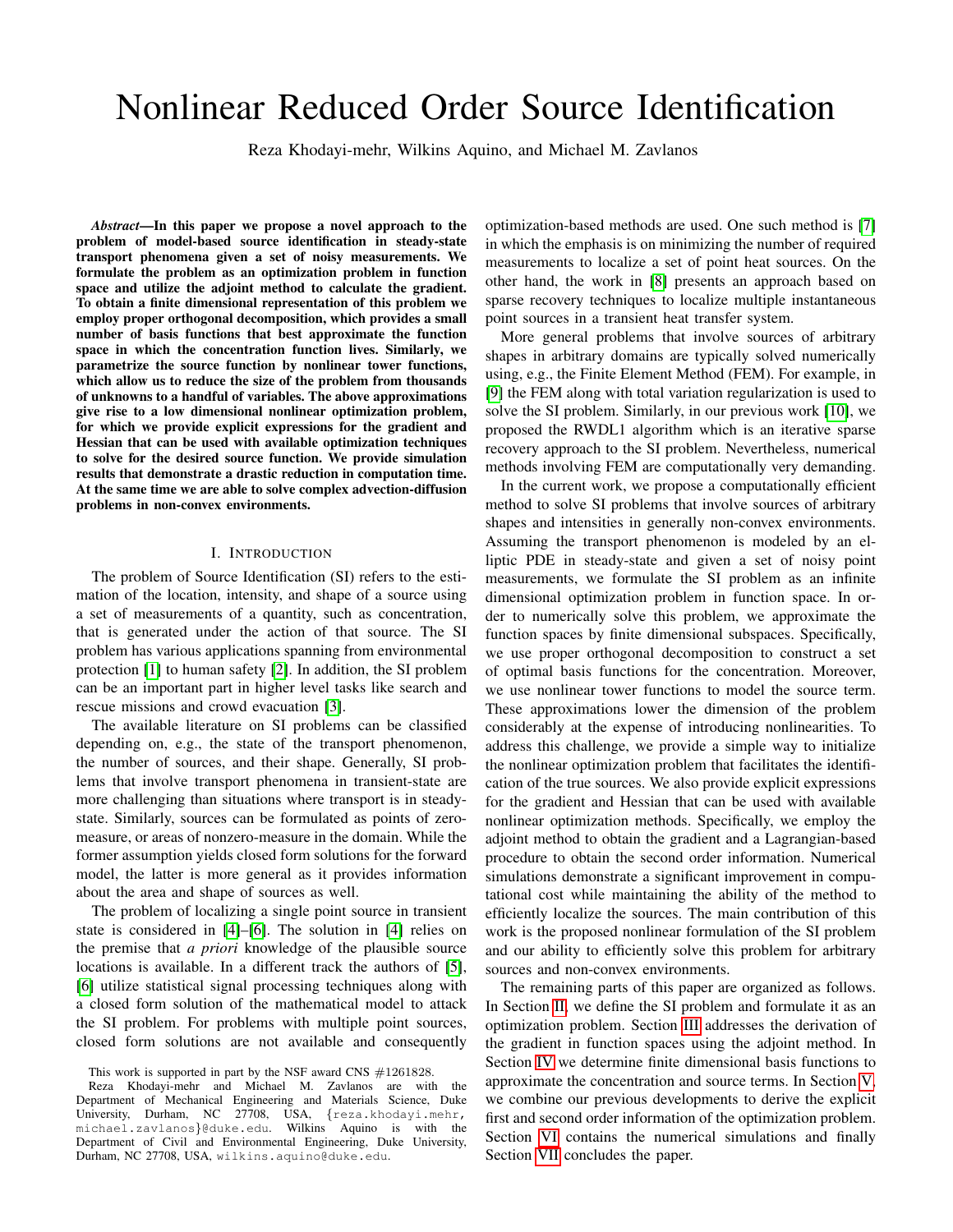# II. SOURCE IDENTIFICATION PROBLEM

# <span id="page-1-11"></span><span id="page-1-0"></span>*A. Advection-Diffusion Partial Differential Equation*

Let  $\Omega \subset \mathbb{R}^l$  be the domain of interest  $(1 \leq l \leq 3)$ , and assume the presence of sources is modeled by a nonnegative function,  $s : \Omega \to \mathbb{R}_+$ , which is the sum of a finite number of compactly supported functions.<sup>[1](#page-1-2)</sup> Let  $c : \Omega \rightarrow \mathbb{R}_+$  be the measurable quantity, such as concentration, generated by this source function. Moreover, let the velocity at which this quantity is transported via advection be  $q \in \mathbb{R}^l$  and  $D \in \mathbb{R}_+$ denote the diffusivity of the medium. Under a steady-state assumption and applying a zero-valued Dirichlet condition to the boundaries  $\Gamma$  of domain, we arrive at the following Boundary Value Problem (BVP)

<span id="page-1-4"></span>
$$
-D\nabla^2 c + \mathbf{q} \cdot \nabla c - s = 0 \quad \text{in} \quad \Omega, \tag{1a}
$$

<span id="page-1-3"></span>
$$
c = 0 \quad \text{on} \quad \Gamma. \tag{1b}
$$

In order for the BVP [\(1\)](#page-1-3) to have a solution we assume that  $s \in L^2(\Omega)$ , i.e., s is twice integrable over  $\Omega$ , and we define the feasible set for the source term as  $S = \{ s \in L^2(\Omega) \mid s \ge 0 \}.$ 

Consider the set  $V \subset H_0^1(\Omega)$ , i.e., the set of functions that themselves and their first weak derivatives are twice integrable and have compact supports. Thus, every  $v \in V$ satisfies the boundary condition [\(1b\)](#page-1-4). Then, the BVP [\(1\)](#page-1-3) can be equivalently represented in variational form as

<span id="page-1-6"></span>
$$
\mathcal{M}(c;s) = a(c,v) - \ell(v;s) = 0, \ \forall v \in V,
$$
 (2)

where  $a(\cdot, \cdot): V \times V \to \mathbb{R}$  is a non-symmetric continuous Velliptic bilinear form and  $\ell : V \to \mathbb{R}$  is a continuous functional defined as  $a(c, v) \triangleq \int_{\Omega} D \nabla c \cdot \nabla v \ d\Omega + \int_{\Omega} v \mathbf{q} \cdot \nabla c \ d\Omega$  and  $\ell(v; s) \triangleq \langle \ell(s), v \rangle \triangleq \int_{\Omega} s v \ d\Omega$ , respectively. Note that we have included the source term s in the definition of the model, i.e., we write  $\mathcal{M}(c; s) = 0$ , to emphasize that to any given source term s corresponds a unique solution c. For theoretical details, see e.g., [\[11,](#page-5-11) ch. 8,9]. In the next section, we formulate the SI problem as a constrained optimization problem subject to the advection-diffusion (AD) model introduced here.

# <span id="page-1-14"></span>*B. Problem Definition*

Consider m sensors deployed in the domain  $\Omega$  that make measurements of the concentration c, and let  $E \subset \Omega$  be the set of m compactly supported measurement areas enclosing the sensor locations.[2](#page-1-5) Define, further, the indicator function for the set E as  $\chi_E(\mathbf{x}) = 1$  if  $\mathbf{x} \in E$  and zero otherwise, and let  $c^m : \Omega \to \mathbb{R}_+$  be a function that assigns to each point  $x \in \Omega$  the noisy concentration measured by the sensor that is deployed at that location, i.e.,  $c^m(\mathbf{x}) = \chi_E(\mathbf{x}) (c(\mathbf{x}) + \epsilon(\mathbf{x})),$ where the measurement noise  $\epsilon(\mathbf{x}) \sim \mathcal{N}(0, \sigma^2)$  is spatially independent and identically distributed. Then, the Source Identification (SI) problem that we consider in this paper can be defined as follows.

*Problem 2.1 (Source Identification):* Given a set E of m noisy measurements in the domain  $\Omega$ , determine an estimate s of the source term  $\bar{s}$  so that the AD model  $\mathcal{M}(c; s) = 0$  defined in [\(2\)](#page-1-6) predicts the measurements  $c<sup>m</sup>$  as close as possible in the least squares sense.

Problem [2.1](#page-1-7) can be formulated as a constrained optimization problem as follows. Let  $||c - c^m||_{\chi_E}^2 \triangleq \int_{\Omega} (c - c^m)^2 \chi_E d\Omega$ , denote a measure of the distance between the predicted and measured concentrations at the sensor locations and define the cost functional  $\mathcal{J}(c, s) : V \times S \to \mathbb{R}_+$  to be optimized by  $\mathcal{J}(c, s) \triangleq \frac{1}{2} ||c - c^m||_{\chi_E}^2 + \tau \mathcal{R}(s)$ . Here,  $\tau$  is a regularization parameter and  $\mathcal{R}(s)$  is the regularization functional. In this work, we select  $\mathcal{R}(s) \triangleq ||s||_{L^1} = \int_{\Omega} |s| \ d\Omega = \int_{\Omega} s \ d\Omega$ . This choice of regularization penalizes the size of the source term. Optimization of the cost functional  $\mathcal{J}(c, s)$  subject to the model  $\mathcal{M}(c, s) = 0$  gives rise to the following problem

<span id="page-1-8"></span>
$$
\min_{(c,s)\in V\times S} \mathcal{J}(c,s) \text{ s.t. } \mathcal{M}(c,s) = 0;
$$
 (3)

<span id="page-1-13"></span>
$$
\mathcal{J}(c,s) = \frac{1}{2} \int_{\Omega} (c - c^m)^2 \chi_E \, d\Omega + \tau \int_{\Omega} s \, d\Omega. \tag{4}
$$

In the following section we discuss how to obtain the gradient of the cost functional  $\mathcal{J}(c, s)$  that is necessary to solve the optimization problem [\(3\)](#page-1-8). This is done via the so called Adjoint Method.

# III. ADJOINT METHOD

<span id="page-1-1"></span>The Adjoint Method allows us to solve problem [\(3\)](#page-1-8) directly in the reduced space  $S$  of source functions rather than in the full space  $V \times S$  of concentration and source functions. This is possible by using the model  $\mathcal{M}(c, s) = 0$  to represent the concentration c as a function of the source term s, i.e.,  $c =$  $\mathcal{F}(s)$ , <sup>[3](#page-1-9)</sup> and then moving along the gradient with respect to s of the cost functional  $\mathcal{J}(\mathcal{F}(s), s)$  to determine the desired source function that minimizes this cost functional.

Specifically, consider the Lagrangian of the constrained optimization problem [\(3\)](#page-1-8), defined by

<span id="page-1-10"></span>
$$
\mathcal{L}(c, s, w) = \mathcal{J}(c, s) + a(c, w) - \ell(w; s), \tag{5}
$$

where  $w \in V$  is the Lagrange multiplier. In what follows, we use the notion of a Gateaux derivative to differentiate the Lagrangian [\(5\)](#page-1-10); see e.g., [\[11,](#page-5-11) sec. 9.4].

The Adjoint Method consists of the following three steps that yield an organized procedure for the calculation of the desired gradient; see e.g., [\[12,](#page-5-12) sec. 4]. First, the Gateaux derivative of the Lagrangian [\(5\)](#page-1-10) with respect to the multiplier w in an arbitrary direction  $v$  is set to zero. The two terms containing w in the Lagrangian are the bilinear form  $a(c, w)$ and the functional  $\ell(w; s)$ . Gateaux differentiating  $a(c, w)$  with respect to w we get  $\langle a'_w(c, w), v \rangle = \frac{d}{d\epsilon} a(c, w + \epsilon v)|_{\epsilon=0} =$  $a(c, v)$ , where we have used linearity of the bilinear operator in each argument. Similarly, Gateaux differentiating  $\ell(w; s)$ with respect to w we get  $\langle \ell'_w(w; s), v \rangle = \ell(v; s)$ . Therefore, the derivative of the Lagrangian with respect to  $w$  becomes

<span id="page-1-12"></span>
$$
\langle \mathcal{L}'_w, v \rangle = a(c, v) - \ell(v; s) = 0, \ \forall v \in V. \tag{6}
$$

<span id="page-1-9"></span><sup>3</sup>As discussed earlier in Section [II-A](#page-1-11) such a representation exists and is unique.

<span id="page-1-7"></span><span id="page-1-2"></span><sup>&</sup>lt;sup>1</sup>For the problem considered here, we assume that the sources are strictly positive functions. In general, sources can also be negative in the case of sinks. Sinks can appear, e.g., in the presence of chemical reactions that consume a contaminant. The treatment of the problem in the case of sinks is similar.

<span id="page-1-5"></span><sup>&</sup>lt;sup>2</sup>Note that the compact measurement area around any given sensor can be made arbitrarily small so that this sensing model approximates point measurements.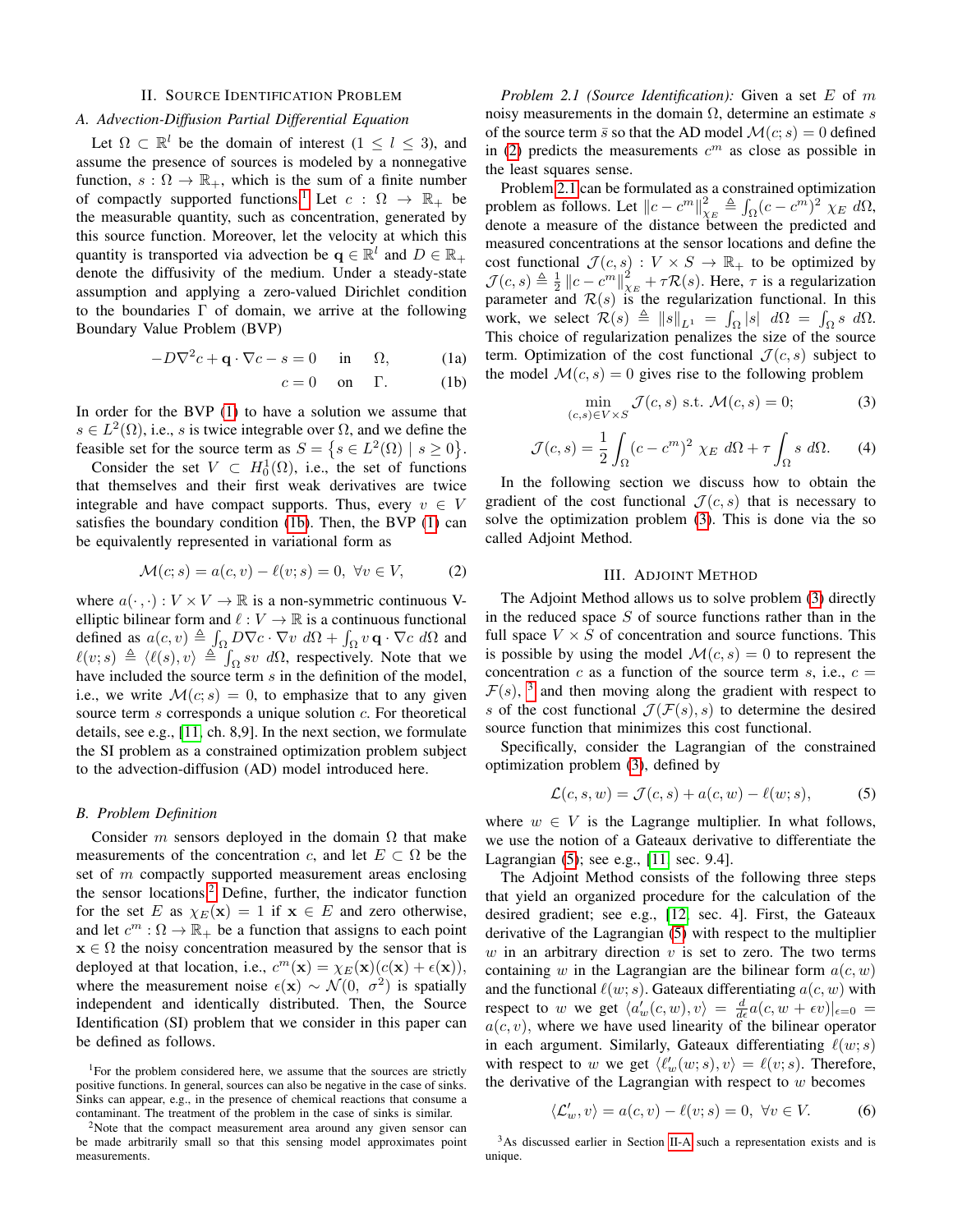Note that this equation is exactly the VBVP [\(2\)](#page-1-6). Given a source function s, the solution of [\(6\)](#page-1-12) allows us to find the corresponding concentration c.

Next, the Gateaux derivative of the Lagrangian [\(5\)](#page-1-10) with respect to  $c$  in an arbitrary direction  $h$  is set to zero. The two terms containing c in the Lagrangian are  $\mathcal{J}(c, s)$  and  $a(c, w)$ . Using equation [\(4\)](#page-1-13), the Gateaux derivative of  $\mathcal{J}(c, s)$ with respect to c is  $\langle \mathcal{J}'_c, h \rangle = \int_{\Omega} h(c - c^m) \chi_E d\Omega$ . Moreover, similar to the previous case the Gateaux derivative of the bilinear form  $a(c, w)$  with respect to c is given by  $\langle a'_c(c, w), h \rangle = a(h, w) = a^*(w, h)$ , where  $a^*(w, h)$  is the adjoint operator of the bilinear form  $a(h, w)$ . Therefore, the derivative of the Lagrangian with respect to  $c$  becomes

<span id="page-2-1"></span>
$$
\langle \mathcal{L}'_c, h \rangle = \langle \mathcal{J}'_c, h \rangle + a^*(w, h) = 0, \ \forall h \in V. \tag{7}
$$

Because of the appearance of the adjoint operator, this equation is called the adjoint equation and the procedure of calculating the desired gradient is referred to as the Adjoint Method. Given the concentration  $c$  obtained from [\(6\)](#page-1-12), the solution of  $(7)$  yields the corresponding multiplier w.

Finally, given the multiplier  $w$  obtained from  $(7)$ , the desired Gateaux derivative of the Lagrangian  $(5)$  with respect to  $s$  in a direction q is  $\langle \mathcal{L}'_s, q \rangle = \langle \mathcal{J}'_s, q \rangle - \langle \ell'_s(w; s), q \rangle$ . Combining equations [\(6\)](#page-1-12) and [\(7\)](#page-2-1) with this expression, the Adjoint Method to calculate the gradient of the Lagrangian [\(5\)](#page-1-10) with respect to the source s can be summarized in the following procedure:

AD-PDE: 
$$
a(c, v) - \ell(v; s) = 0 \quad \forall v \in V,
$$
 (8a)

$$
Adjoint Eq: \langle \mathcal{J}'_c, h \rangle + a^*(w, h) = 0 \,\forall h \in V, \qquad (8b)
$$

Gradient: 
$$
\langle \mathcal{L}'_s, q \rangle = \langle \mathcal{J}'_s - \ell'_s(w; s), q \rangle.
$$
 (8c)

The set of equations [\(8\)](#page-2-2) can be used to determine the gradient of the cost functional  $\mathcal{J}(\mathcal{F}(s), s)$  that is necessary to solve the SI problem  $(3)$ . Since the variables c and s of this optimization are functions that live in the infinite dimensional function spaces  $V$  and  $S$ , respectively, in order to solve this problem numerically it is necessary to approximate V and S by finite dimensional subspaces  $V_d \subset V$  and  $S_d \,\subset S$  determined by appropriate sets of basis functions. This approximation allows us to parametrize the concentration and source functions by a finite number of parameters that depend on the basis functions that constitute  $V_d$  and  $S_d$ . We discuss this parametrization in Section [IV,](#page-2-0) while in Section [V](#page-3-0) we develop the numerical aspects of our solution, namely we provide the first and second order information needed for the optimization and discuss initialization.

## IV. FINITE DIMENSIONAL APPROXIMATION

<span id="page-2-0"></span>In order to obtain a finite dimensional approximation  $V_d$ of the function space  $V$  we use Proper Orthogonal Decomposition (POD). For a survey of popular Model Order Reduction methods, see e.g., [\[13\]](#page-5-13). At the same time, we propose a novel nonlinear representation of the source term s as a combination of compactly supported nonlinear tower functions. This representation reduces the dimension of  $S_d$ drastically, compared to classical approaches that utilize the Finite Element Method (FEM).

# <span id="page-2-3"></span>Algorithm 1 Proper orthogonal decomposition

- 1: Given the set of snapshots  $C = \{c_i(\mathbf{x})\}_{i=1}^K$ ;
- 2: Construct the covariance matrix C;
- 3: Solve the eigenvalue problem  $CQ = \Lambda Q$  such that

$$
\lambda_1 \geq \lambda_2 \geq \cdots \geq \lambda_K \geq 0
$$
 and  $\mathbf{Q} = [\mathbf{q}^1 \ \mathbf{q}^2 \ \ldots \ \mathbf{q}^K];$ 

4: The POD bases  $\{\psi_k\}_{k=1}^K$  are given via  $\psi_k = \sum_{i=1}^K q_i^k c_i$ . 5: For  $N < K$  the reduced order model  $c_d$  is given as  $c_d \in$  $V_d = \text{span} \left\{ \psi_k \right\}_{k=1}^N$ .

### *A. Model Order Reduction*

A key component in POD is the availability of a set of solutions of the PDE, also known as snapshots. Such snapshots can be obtained using the FEM, which provides the solution of the AD-PDE  $(1)$  for a given source term  $s$ . Let  $C = \{c_i(\mathbf{x})\}_{i=1}^K$  denote a set of K snapshots obtained by solving the AD-PDE [\(1\)](#page-1-3) for different realizations of the source term, i.e., each  $c_i(\mathbf{x})$  corresponds to the solution of the VBVP [\(2\)](#page-1-6) for a given  $s_i(\mathbf{x})$ . The objective of POD is to generate a set of optimal basis functions that span the space of snapshots  $C$ . As explained in [\[14\]](#page-5-14), the problem of generating these optimal bases can be recast as an eigenvalue problem for the covariance matrix  $\mathbf{C} \in \mathbb{R}^{K \times K}$  defined by  $[\mathbf{C}]_{ij} = 1/K \int_{\Omega} c_i c_j d\Omega$ . The details of this procedure are presented in Algorithm [1.](#page-2-3)

<span id="page-2-7"></span><span id="page-2-6"></span><span id="page-2-5"></span><span id="page-2-2"></span>As shown in [\[14,](#page-5-14) thm. 1], the *i*-th eigenvalue  $\lambda_i$  of matrix  $C$  contains the average energy in the  $i$ -th mode. Moreover for a given number  $N < K$  of basis functions, the POD bases have the maximum possible energy and are optimal. Thus, for a given fraction  $\eta$ , we can select the number N of required bases as the smallest number such that  $\sum_{i=1}^{N} \lambda_i / \sum_{i=1}^{K} \lambda_i \ge \eta$ .

# *B. Parametrization*

Using the basis functions  $\psi_k$  that constitute  $V_d$ , cf. Algo-rithm [1,](#page-2-3) we can represent the variable pairs  $\{w, v\}$  and  $\{c, h\}$ by a finite number of parameters that can be used for numerical optimization. Specifically, we define

<span id="page-2-4"></span>
$$
w_d = \psi \mathbf{w}, v_d = \psi \mathbf{v}, c_d = \psi \mathbf{c}, \text{ and } h_d = \psi \mathbf{h}, (9)
$$

where  $\mathbf{\psi} = [\psi_1 \dots \psi_N]$  and  $\mathbf{w}, \mathbf{v}, \mathbf{c}, \mathbf{h} \in \mathbb{R}^N$ .

To parametrize the source function s we follow a different approach. Specifically, we propose a novel nonlinear representation of this term as a combination of compactly supported tower functions. The motivation for this representation is that each compactly supported source area can be approximately described by a very small number of parameters corresponding to the intensity and shape of the source. In this paper we focus on rectangular sources, although other geometric shapes can also be used for this purpose.

In particular, let  $M$  be the number of basis functions used to approximate the source term in the domain  $\Omega \subset \mathbb{R}^l$  and consider two parameters  $\{\mathbf x_j, \bar{\mathbf x}_j\}$  for each basis function, where  $\underline{\mathbf{x}}_j, \overline{\mathbf{x}}_j \in \mathbb{R}^l$  and  $j \in \{1, ..., M\}$ . We define the compactly supported tower functions as  $\phi_j(\mathbf{x}; \mathbf{\underline{x}}_j, \bar{\mathbf{x}}_j) = 1$ if  $\underline{\mathbf{x}}_j \leq \mathbf{x} \leq \overline{\mathbf{x}}_j$  and zero otherwise, where the inequalities are component-wise and  $\underline{\mathbf{x}}_j \leq \overline{\mathbf{x}}_j$ . Then, we can approximate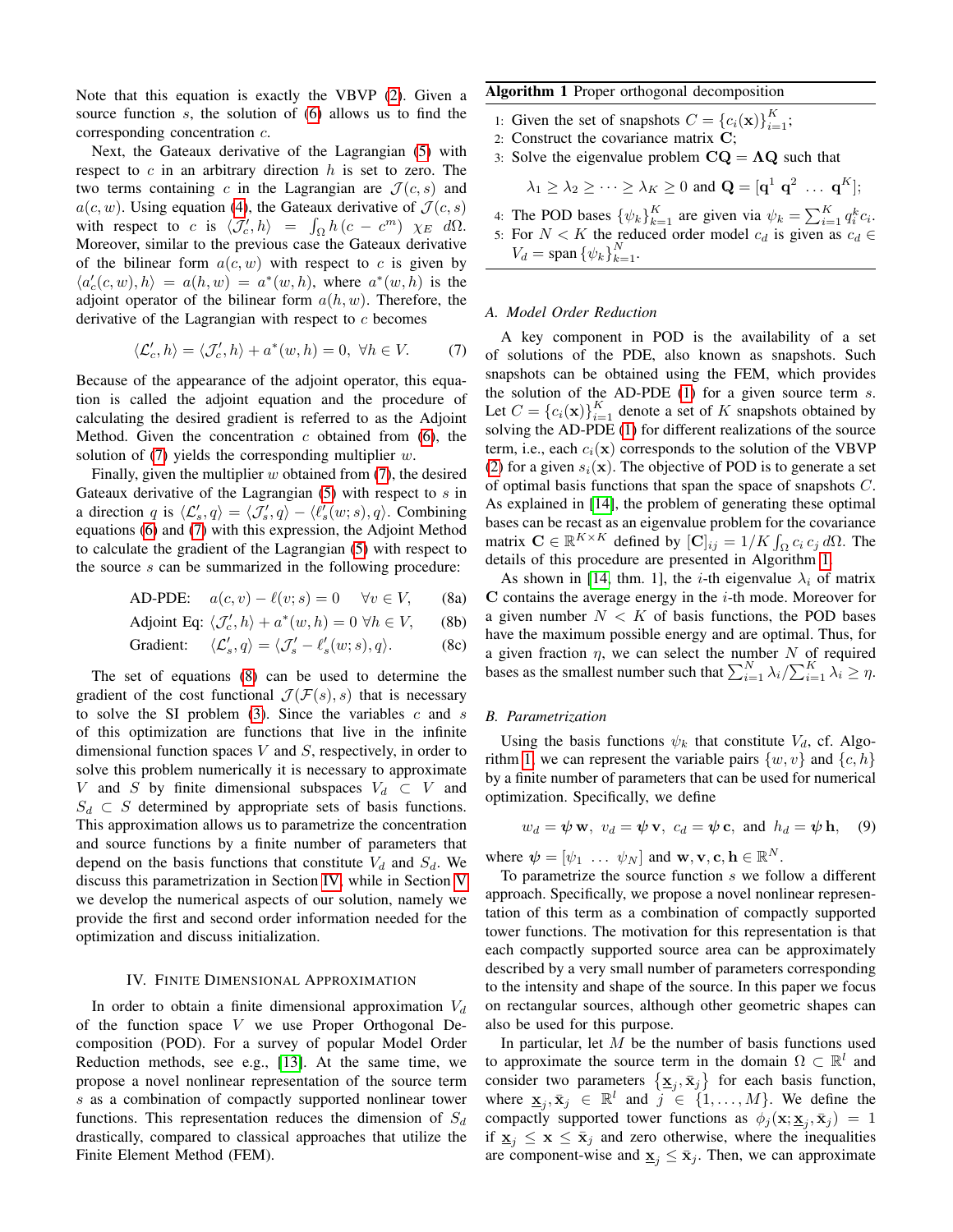the desired source term by  $s_d(\mathbf{x}) = \sum_{j=1}^{M} \beta_j \phi_j(\mathbf{x}; \mathbf{\underline{x}}_j, \bar{\mathbf{x}}_j)$ , where we require  $\beta_j \geq 0$  so that  $s_d \in S$ . We denote by  $\mathbf{p} = (\beta_1, \mathbf{x}_1, \bar{\mathbf{x}}_1, \dots, \beta_M, \mathbf{x}_M, \bar{\mathbf{x}}_M)$  the parameters associated with the source term. For example if  $\Omega \in \mathbb{R}^2$ , then  $\mathbf{p} \in \mathbb{R}^{5M}$ . We assume that we know an upper bound  $M$  on the number of sources that exist in the domain. If such a bound is not available, then a sufficiently large  $M$  can be used.

Substituting the above approximations  $c_d$  and  $s_d$  of the concentration and source functions  $c$  and  $s$  in [\(3\)](#page-1-8), we obtain a finite dimensional counterpart of the SI problem as

$$
\min_{\mathbf{c}, \mathbf{p}} J(\mathbf{c}, \mathbf{p})
$$
\n
$$
\text{s.t. } \mathbf{M}(\mathbf{c}, \mathbf{p}) = \mathbf{0},
$$
\n
$$
\beta_j \ge 0, \ 1 \le \mathbf{x}_j \le \bar{\mathbf{x}}_j \le \mathbf{u},
$$
\n(10)

where  $j \in \{1, ..., M\}$  and  $l, u \in \mathbb{R}^l$  are the lower and upper bounds on the coordinates of domain. Moreover,  $J : \mathbb{R}^{\tilde{N} \times 5M} \to \mathbb{R}$  is defined as  $J(\mathbf{c}, \mathbf{p}) = \mathcal{J}(c_d, s_d)$  and  $\mathbf{M}$  :  $\mathbb{R}^{N \times 5M} \to \mathbb{R}^N$  is defined as  $\mathbf{M}(\mathbf{c}, \mathbf{p}) = \mathcal{M}(c_d, s_d)$ , where the dimensions are given for 2D case.

## V. NUMERICAL OPTIMIZATION

<span id="page-3-0"></span>The optimization problem [\(10\)](#page-3-1) can be solved using a variety of available nonlinear optimization algorithms. Any such algorithm requires first and possibly second order information, i.e., the gradient and Hessian, as well as appropriate initialization since the problem is nonlinear. In this section we develop those necessary components in order to solve [\(10\)](#page-3-1) numerically. All calculations are done in reduced space, by incorporating the AD constraint directly in the analysis; see Section [III.](#page-1-1) As a result, only the bound constraints in [\(10\)](#page-3-1) need to be considered explicitly for numerical optimization.

#### *A. First Order Information*

In Section [III](#page-1-1) we discussed the Adjoint Method to obtain the gradient of problem  $(3)$  when the variable s is a function that lives in the infinite dimensional function space  $S$ . Here, we employ the approximations  $V_d$  and  $S_d$  of Section [IV](#page-2-0) to obtain a finite dimensional counterpart of equation [\(8\)](#page-2-2). First we substitute the approximations [\(9\)](#page-2-4) into equation [\(8a\)](#page-2-5) to get  $a(c_d, v_d) - \langle \ell(s_d), v_d \rangle = 0, \forall v_d \in V_d$ , which after simplification yields  $\sum_{k=1}^{N'} c_k a(\psi_k, \psi_i) - \langle \ell(s_d), \psi_i \rangle = 0$ for all  $i \in \{1, \ldots, N\}$ . Writing the above equations for all  $i \in \{1, \ldots, N\}$  in matrix form we obtain

<span id="page-3-2"></span>
$$
Ac = b,\tag{11}
$$

where  $A \in \mathbb{R}^{N \times N}$ . Thus the finite dimensional model in equation [\(10\)](#page-3-1) is given explicitly as  $M(c, p) = Ac-b(p) = 0$ . The uniqueness of the solution for the AD-PDE [\(1\)](#page-1-3) problem translates to the invertibility of matrix A.

Similarly, for the adjoint equation [\(8b\)](#page-2-6) utilizing equation [\(9\)](#page-2-4) we get  $\langle \mathcal{J}'_c, \psi_i \rangle + \sum_{k=1}^N w_k a^*(\psi_k, \psi_i) = 0$  for all  $i \in$  $\{1, \ldots, N\}$ . Again writing the equations for all i in matrix form we obtain

<span id="page-3-3"></span>
$$
\mathbf{A}^T \mathbf{w} = -\mathbf{d},\tag{12}
$$

where the transpose sign appears because of the adjoint operator in the equations.

# <span id="page-3-4"></span>Algorithm 2 Adjoint Method for gradient

- 1: Given the vector of parameters p;
- 2: Solve  $Ac = b$  for the concentration coefficients;
- 3: Solve  $A^T w = -d$  for the Lagrange multipliers;
- 4: Compute the desired gradient  $\nabla_{\mathbf{p}}\bar{J}$ .

<span id="page-3-1"></span>Given values for the source parameters p, the linear systems of equations [\(11\)](#page-3-2) and [\(12\)](#page-3-3) can be used to obtain the concentration and Lagrange multipliers. This information can be used in [\(8c\)](#page-2-7) to calculate the desired gradient. In order to simplify the notation and without loss of generality, we assume a single source in a 2D domain given by  $s_d(\mathbf{x}) = \beta \phi(\mathbf{x}; \mathbf{x}, \bar{\mathbf{x}})$ , where  $\underline{\mathbf{x}} = (\underline{x}_1, \underline{x}_2)$  and  $\overline{\mathbf{x}} = (\overline{x}_1, \overline{x}_2)$ . Substituting the approximations [\(9\)](#page-2-4) and  $s_d$  in the Lagrangian [\(5\)](#page-1-10) we get  $\mathcal{L}(c_d, s_d, w_d) = \mathcal{J}(c_d, s_d) + a(c_d, w_d) - \ell(w_d; s_d)$ . Then, to obtain the finite dimensional counterpart of [\(8c\)](#page-2-7) we need to take the derivatives of  $\mathcal{L}(c_d, s_d, w_d)$  with respect to the parameters  $p$  of the source term  $s_d$ . The terms that contain  $s_d$  are  $\mathcal{J}(c_d, s_d)$  and  $\ell(w_d; s_d)$ . For the term  $\mathcal{J}(c_d, s_d)$ , from equation [\(4\)](#page-1-13) the only part involving the parameters of  $s_d$  is the regularization term  $\int_{\Omega} s_d d\Omega = \beta (\bar{x}_1 - \underline{x}_1)(\bar{x}_2 - \underline{x}_2)$ . Thus  $\partial \mathcal{J}/\partial \underline{x}_1 = -\tau \beta (\bar{x}_2 - \underline{x}_2)$ ; similarly for the other parameters in p. Same as before, substituting  $s_d(\mathbf{x})$  in  $\ell(w_d; s_d)$  we get  $\ell(w_d; s_d) = \int_{\underline{x}_1}^{\overline{x}_1} \int_{\underline{x}_2}^{\overline{x}_2} \beta w_d(\mathbf{x}) dx_2 dx_1$ . The derivative with respect to  $\beta$  is straightforward and for the other parameters we use Leibniz rule, e.g.,  $\frac{\partial \ell}{\partial \underline{x}_1} = -\beta \int_{\underline{x}_2}^{\overline{x}_2} w_d(\underline{x}_1, x_2) dx_2$ . Then by equation [\(8c\)](#page-2-7),  $\partial \bar{J}/\partial \underline{x}_1 = \partial \mathcal{J}/\partial \underline{x}_1 - \partial \ell/\partial \underline{x}_1$ , where  $\bar{J}(\mathbf{p}) = \mathcal{J}(\mathcal{F}(s_d), s_d)$ . The other derivatives can be calculated exactly the same way. The process for calculating the desired gradient  $\nabla_{\mathbf{p}} \bar{J}$  given  $\mathbf{p} = (\beta, \underline{x}_1, \underline{x}_2, \bar{x}_1, \bar{x}_2)$  is described in Algorithm [2.](#page-3-4)

If there are multiple sources, i.e., if  $M > 1$ , we can calculate the gradients for each basis function separately. This follows from the rule for differentiating sums. Moreover if  $\Omega \subset \mathbb{R}^3$ , we can exactly follow the same steps to calculate the gradient.

# *B. Second Order Information*

Including second order information in the optimization, can make the solution of the SI problem [\(10\)](#page-3-1) more efficient and accurate. Such information can be in the form of the Hessian  $H = \nabla_{\mathbf{p} \mathbf{p}} J$  of the cost function itself, or in the form of Hessian-vector products Hu, for some vector u, that is used in the optimization procedure, see e.g., [\[15,](#page-5-15) ch. 7]. We use the procedure to calculate the Hessian-vector multiplication here since it provides an organized approach to incorporate the model into the Hessian calculations. Specifically using the Lagrangian [\(5\)](#page-1-10), we can devise a procedure to calculate the product Hu for a given vector u as explained in Algorithm [3,](#page-4-1) see, e.g., [\[16\]](#page-5-16). The derivatives appearing in this algorithm can be calculated in the exact same way as previous derivations.

# <span id="page-3-5"></span>*C. Initialization*

Appropriate initialization is critical for the solution of nonlinear optimization problems, such as [\(10\)](#page-3-1), since otherwise the solution can get trapped in undesirable local minima. In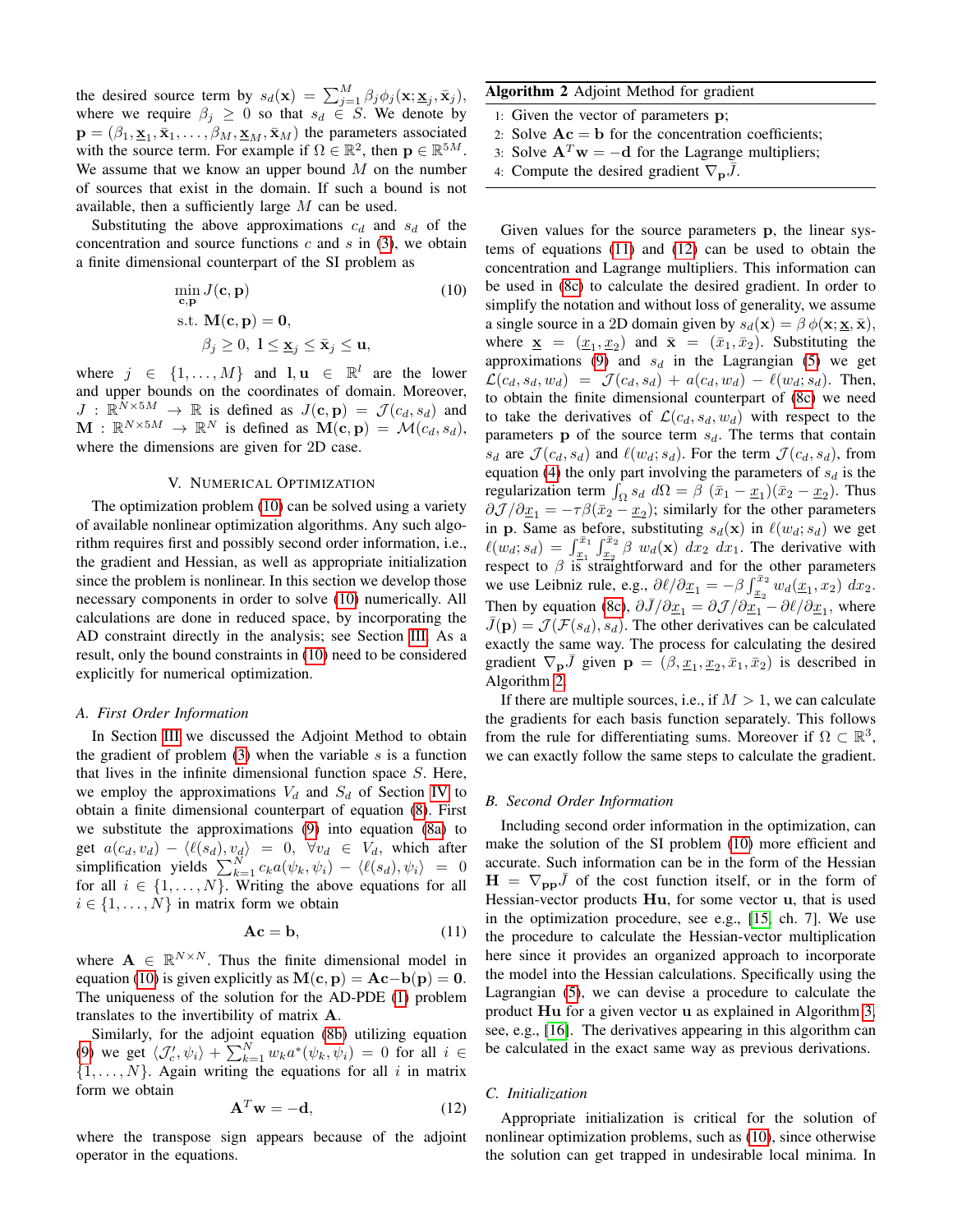# <span id="page-4-1"></span>Algorithm 3 Hessian-vector multiplication

1: Given the vector u;

- 2: Compute  $h_2 = M_p u$ ;
- 3: Solve  $\mathbf{Ah}_1 = \mathbf{h}_2$ ;
- 4: Compute  $\mathbf{h}_3 = \nabla_{\mathbf{cc}}^2 L \mathbf{h}_1$ ;
- 5: Solve  $\mathbf{A}^T \mathbf{h}_4 = -\mathbf{h}_3$ ;
- 6: Calculate  $\mathbf{H} \mathbf{u} = \mathbf{M}_{\mathbf{p}}^T \mathbf{h}_4 + \nabla_{\mathbf{p}\mathbf{p}}^2 L \mathbf{u}$ .

this paper, we employ a result on the point source sensitivity (SS) analysis of the SI cost functional presented in [\[17\]](#page-5-17) for initialization of our method. According to this idea, given the set of measurements  $E$  in Section [II-B,](#page-1-14) we can obtain an approximate localization via a solution of the adjoint equation. Specifically, we solve the linear system of equations  $\mathbf{A}^T \bar{\mathbf{w}} = -\bar{\mathbf{d}}$ , where  $\bar{w}_i = \int_{\Omega} c^m \psi_i \ d\Omega$  for  $i \in \{1, ..., N\}$ , to get the finite dimensional Lagrange multiplier function as  $\bar{w}_d = \psi \bar{\mathbf{w}}$ . Then an approximate localization of the source is obtained through thresholding as  $\hat{w}_d(\mathbf{x}) = \bar{w}_d(\mathbf{x})$  if  $\bar{w}_d(\mathbf{x}) \leq$  $\alpha \bar{w}_d^{\text{min}}$  and zero otherwise, where  $\bar{w}_d^{\text{min}} = \min_{\mathbf{x} \in \Omega} \bar{w}_d(\mathbf{x})$  and  $\alpha \in (0, 1)$ . Note that the thresholding parameter  $\alpha$  determines the number of possible source locations. As shown in the simulations, this initialization has a great impact on the computation time and final error. Moreover, it plays an essential role in solving the SI problem for nonconvex domains.

## VI. SIMULATIONS

<span id="page-4-0"></span>In this section we provide numerical simulations to support the applicability of the proposed procedure. We solve the constrained nonlinear optimization problem [\(10\)](#page-3-1), utilizing MATLAB optimization toolbox that employs an interior-point algorithm which accepts the Hessian-vector multiplication information; see e.g., [\[15\]](#page-5-15).

In order to quantify the performance of our method, we report the uncovered source ratio  $e_{\text{un}}$  and the false detection ratio  $e_{\text{fd}}$ . The first term measures the fraction of the true source  $\bar{s}_d$  that is left out by the estimated source  $s_d$  and the second term considers the parts of the estimated source  $s_d$  that do not overlap with the true source  $\bar{s}_d$ . In mathematical terms we have  $e_{\rm un} = \|\bar{s}_d - s_d\|_{\mathcal{X}_F}/\|\bar{s}_d\|_{L^2}$  and  $e_{\rm fd} = \|s_d\|_{\mathcal{X}_{\Omega \setminus F}}/\|\bar{s}_d\|_{L^2}$ , where F is the support set of  $\bar{s}_d$  and  $\mathcal{X}_F$  denotes its indicator function defined in Section [II-B.](#page-1-14) Note that any value  $e_{\rm un} < 1$ indicates an overlap between the true and estimated sources. Moreover, we define the signal to noise ratio in dBs as  $SNR =$  $20 \log \left( \left\Vert c(\textbf{x}) \right\Vert_{\chi_E} / \left\Vert \epsilon(\textbf{x}) \right\Vert_{\chi_E} \right).$ 

In the simulations, we focus on 2D domains, i.e.,  $\Omega \subset \mathbb{R}^2$ . In addition, we use a lattice of  $m$  equidistantly placed sensors to acquire the measurements. We initialize the iterations via the SS approach with  $\alpha = 0.7$ ; see Section [V-C.](#page-3-5) To initialize the algorithm, we place a small square inside each region provided by the SS method. Moreover, we select the regularization parameter  $\tau$  such that the weights of the data fidelity  $||c - c^m||^2_{\chi_E}$ and regularization  $\mathcal{R}(s)$  terms in the objective [\(4\)](#page-1-13) are roughly the same.

#### *A. Advection-Diffusion Transport*

In this section we assume that the true sources are rectangular and the domain  $\Omega$  is a  $1 \times 1$  square area. Moreover, we set the upper bound for the intensity parameter  $\beta$  to 10.

First we solve the SI problem for a single source in a diffusion-dominated case, i.e., we set  $D = 1$  and  $q = 0$ in equation [\(1\)](#page-1-3). In order to compare the simulation time for different sizes of the FE mesh used to create the POD snapshots, we use two different sizes of  $n = 41 \times 41 = 1681$ and  $n = 101 \times 101 = 10201$ . Moreover the POD parameters are  $K = 100$  and  $\eta = 0.95$ , which yield  $N = 11$  and  $N = 12$ for the two grid sizes respectively.

We set the true parameters of the source as  $\bar{p}$  =  $(2, 0.3, 0.6, 0.4, 0.8)$ . In table [I,](#page-5-18) we have reported several results with different measurement numbers and SNR values. Generally the reconstruction accuracy measured by the uncovered  $e_{\rm un}$  and false detection  $e_{\rm fd}$  ratios increases as the number of measurements  $m$  increases and deteriorates via the addition of noise. Nevertheless, the most important observation is that increasing the FE mesh size by a factor of 6 has a very low impact on the computation time.

Next we apply our method to identify twin sources inside the domain of interest. For this simulation, we assume a constant velocity of  $q = (0.01, -0.025)$  for advection and we set  $D = 3 \times 10^{-3}$ . The forward models for all of the simulations with advection are generated using the DiffPack C++ library [\[18\]](#page-5-19). We use an unstructured mesh with  $n = 1681$ and we set  $K = 100$  and  $\eta = 0.99$ , which yield  $N = 42$ .

Using an array of  $7 \times 7$  noiseless measurements to initialize the algorithm with the SS technique and setting  $\tau = 10^{-3}$ , the algorithm takes 19.37 sec to solve the problem. The uncovered and false detection ratios are  $e_{\rm un} = 0.593$  and  $e_{\rm fd} = 0.583$ . Notice that the number of POD bases used here is almost 4 times larger than in the previous case. As it turns out, this parameter has the primary impact on the runtime, since it determines the size of the linear systems [\(11\)](#page-3-2) and [\(12\)](#page-3-3) that are solved in each evaluation of the gradient and Hessian. In simulations, it appears that the runtime grows linearly by  $N$ .

#### *B. Source Identification in Nonconvex Domain*

In this section, we study a general advection-diffusion problem in a nonconvex domain. Note that since in the optimization problem [\(10\)](#page-3-1) we can only specify a convex feasible region, addressing non-convex domains requires additional consideration. We assume that the flow enters the domain with constant inlet velocity of  $\mathbf{q}_{in} = (0.01, 0)$  from the top left edge and solve for the flow pattern using a fluid dynamics model with an unstructured mesh of  $n = 2492$  points. Figure [1a](#page-5-20) depicts the described domain and flow pattern. We use the resultant velocity together with  $D = 1 \times 10^{-5}$  in AD-PDE [\(1\)](#page-1-3). For POD we set  $K = 100$  and  $\eta = 0.99$ , which yield  $N = 44$ . We also assume a circular source with the radius of  $0.07$  and the center of  $(0.65, 0.825)$  shown in Figure [1d.](#page-5-20)

The key idea to obtain a solution for this non-convex domain is to search for the source locally in convex subregions of the domain that contain the possible source locations determined by the SS method. Specifically, assuming a  $15 \times 15$  array of